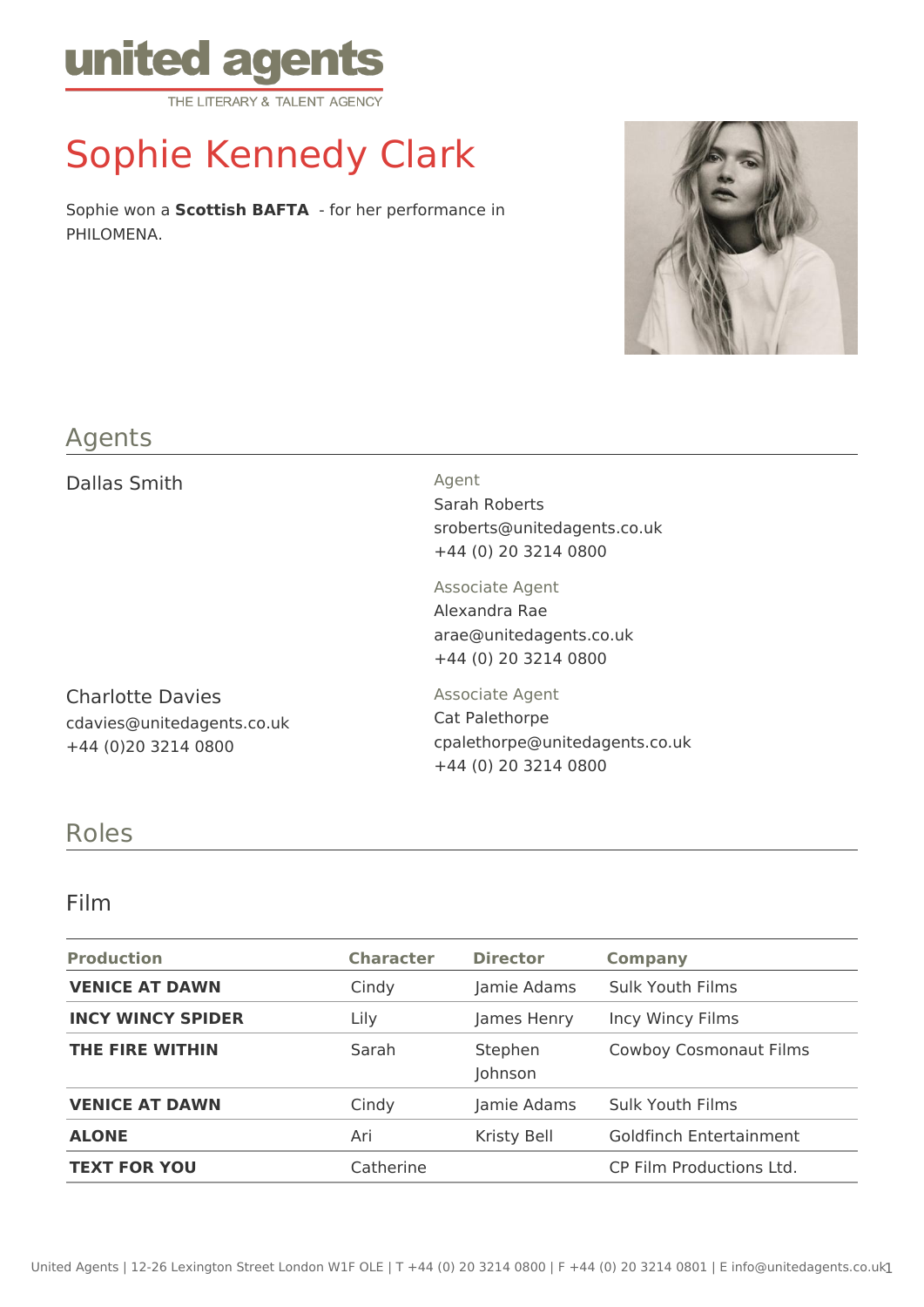| <b>Production</b>                                               | <b>Character</b>           | <b>Director</b>            | <b>Company</b>                                      |
|-----------------------------------------------------------------|----------------------------|----------------------------|-----------------------------------------------------|
| <b>SORORITY</b>                                                 | Harriet                    | James Webber               | The Springhead Film Company                         |
| <b>A BIRD FLEW IN</b>                                           | Ari                        | Kirsty Bell                | Goldfinch                                           |
| <b>WHY NOT CHOSE LOVE: A</b><br><b>MARY PICKFORD MANIFESTO</b>  | Mary Pickford              | Jennifer DeLia             | Poverty Row                                         |
| <b>SWEETNESS IN THE BELLY</b>                                   | Alice Mitchell             | Zeresenay<br>Mehari        | Parallel Films; Sienna Films                        |
| <b>BLESSED ARE THEY THAT</b><br><b>FEAR THE LORD (Short)</b>    | Ada                        | Leoni Tenius               | Fear the Lord Ltd                                   |
| <b>GUTTERPUNKS (Short)</b>                                      | Troll                      | Luke Arnold                |                                                     |
| <b>THE NAKED WANDERER</b>                                       | Angel                      | Alan Lindsay               |                                                     |
| <b>THE FIRST</b>                                                |                            |                            |                                                     |
| <b>LUCID</b>                                                    | Kat                        | <b>Adam Morse</b>          | Lucid By Morse Ltd                                  |
| <b>OBEY</b>                                                     | Twiggy                     | Jamie Jones                | The Big House Theatre<br>Company & Harvest Pictures |
| <b>HOW TO BE HUMAN (Short)</b>                                  | Adelphe                    | <b>Bruno</b><br>Centofanti |                                                     |
| <b>NORTH</b>                                                    | Jessie                     | Matthew Ogens Humble TV    |                                                     |
| <b>WHY NOT CHOOSE LOVE: A</b><br><b>MARY PICKFORD MANIFESTO</b> | Mary Pickford              | Jennifer DeLia             |                                                     |
| <b>TOMORROW</b>                                                 | Lee-Anne                   | Martha Pinson              | <b>Burn Hand Film</b>                               |
| <b>PRESENT</b>                                                  | Penny                      | Prod. Niamh<br>Kennedy     | <b>Buckland Productions</b>                         |
| <b>THE DANISH GIRL</b>                                          | Ursula                     | Tom Hooper                 | <b>Artemis Productions</b>                          |
| <b>THE PHENOM</b>                                               | Dorothy Boyer Noah Buschel |                            | <b>Elephant Eye Films</b>                           |
| <b>STONEHEARST ASYLUM</b>                                       | Millie                     | <b>Brad Anderson</b>       | Millenium Films                                     |
| <b>PHILOMENA</b>                                                | Young<br>Philomena         | <b>Stephen Frears</b>      | The Weinstein Company/BBC<br>Films/Baby Cow         |
| <b>NYMPHOMANIAC</b>                                             | B                          | Lars Von Trier             | Zentropa                                            |
| <b>DARK SHADOWS</b>                                             | Hippie Chick               | Tim Burton                 | <b>Warner Brothers</b>                              |
| <b>TWO MISSING (Short)</b>                                      | Annabelle                  | <b>Claire Fowler</b>       | Parkville Pictures                                  |
| <b>DESIRE (short)</b>                                           | Kate                       | Hala Matar                 | Meridien Content                                    |
| <b>NUCLEAR TOADS (Short)</b>                                    | Mandy                      | Charlie Fink               | Parkville Pictures/Universal                        |

# Television

| <b>Production</b> | <b>Character Director</b> | <b>Company</b> |
|-------------------|---------------------------|----------------|
|                   |                           |                |